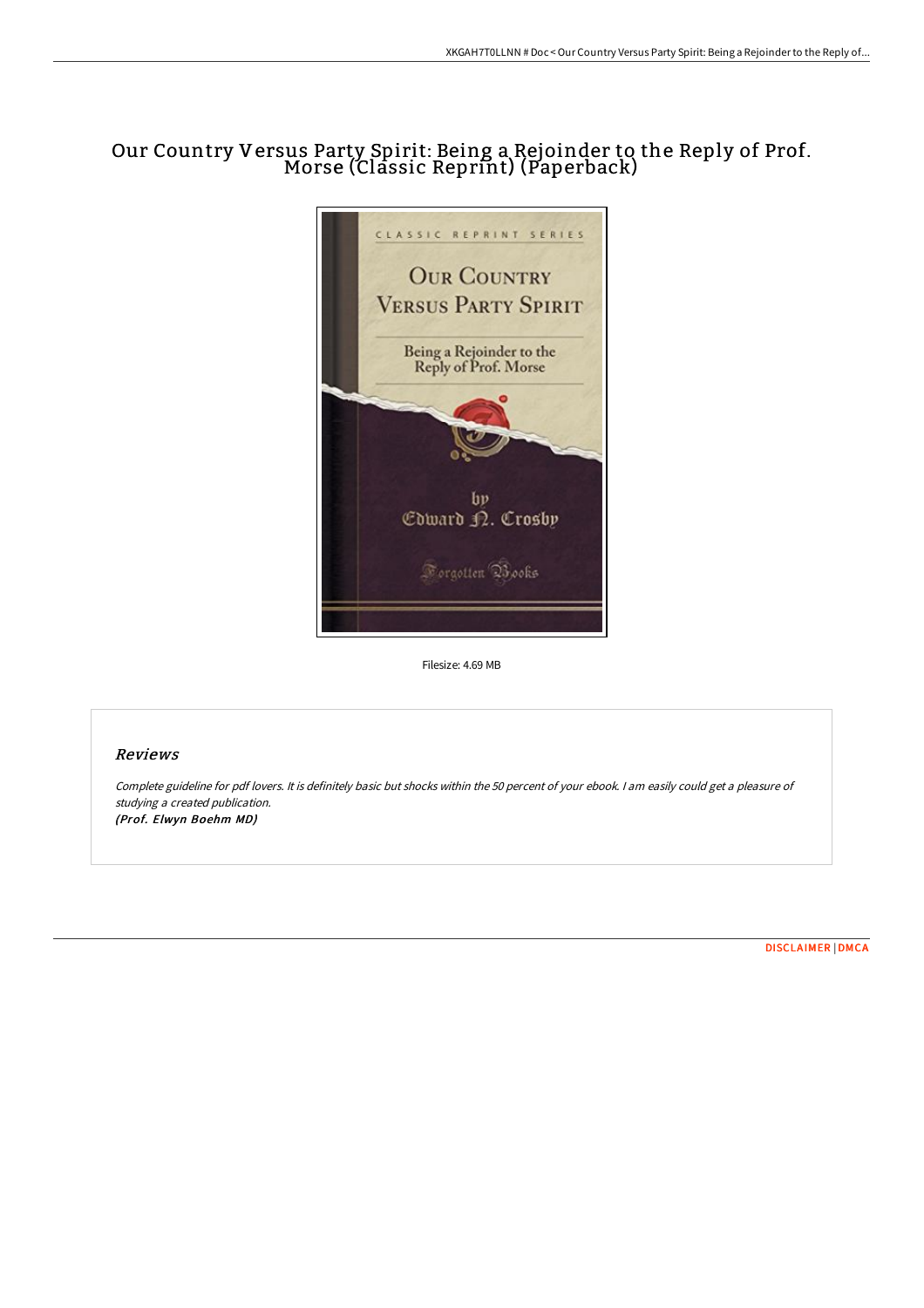# OUR COUNTRY VERSUS PARTY SPIRIT: BEING A REJOINDER TO THE REPLY OF PROF. MORSE (CLASSIC REPRINT) (PAPERBACK)

## ⊕ **DOWNLOAD PDF**

Forgotten Books, 2018. Paperback. Condition: New. Language: English . Brand New Book \*\*\*\*\* Print on Demand \*\*\*\*\*. Excerpt from Our Country Versus Party Spirit: Being a Rejoinder to the Reply of Prof. Morse It is a familiar fact, if several persons combine to shout very earnestly that a dog is mad, his life would be as liopeless as if he had communicated hydrophobia to a Whole neighbor hood. This has been With party leaders considered their shrewdest and most successful method for traducing the prin ciples and party now in power. I did sincerely hope to find you less closely affiliated With such. Without taking the space to repeat and answer them separately, to each question you ask under this head, commencing with, Did not the Republican party, c. I return arespeotful but emphatic. NO I Did space allow, I would substantiate that negative in each instance. As the best generalreply to your unwarranted confusion of thewhole Republican party with the extremest radicals that may mix among them, I quote your own languaoe further enz Every one of any experience in political movements is aware that 011 both sides, in party excitements, there is every possible variety of character associated together. It is not safe, therefore, to characterize a cause by the character of some few who may be loud and forward in advocating it. Bad men may promote agood cause for bad ends. As confirmatory of your general Views you ask me to look at the state of the country. I do look at it most intently, as I have for years past, and I will tell you what I have seen: I have seen in the slave-holding states a race of men whom I recognize many excellent, intelligent, conscientious men - the exeeptions) - who live chie?y in...

B Read Our Country Versus Party Spirit: Being a Rejoinder to the Reply of Prof. Morse (Classic Reprint) [\(Paperback\)](http://www.bookdirs.com/our-country-versus-party-spirit-being-a-rejoinde.html) Online

B Download PDF Our Country Versus Party Spirit: Being a Rejoinder to the Reply of Prof. Morse (Classic Reprint) [\(Paperback\)](http://www.bookdirs.com/our-country-versus-party-spirit-being-a-rejoinde.html)